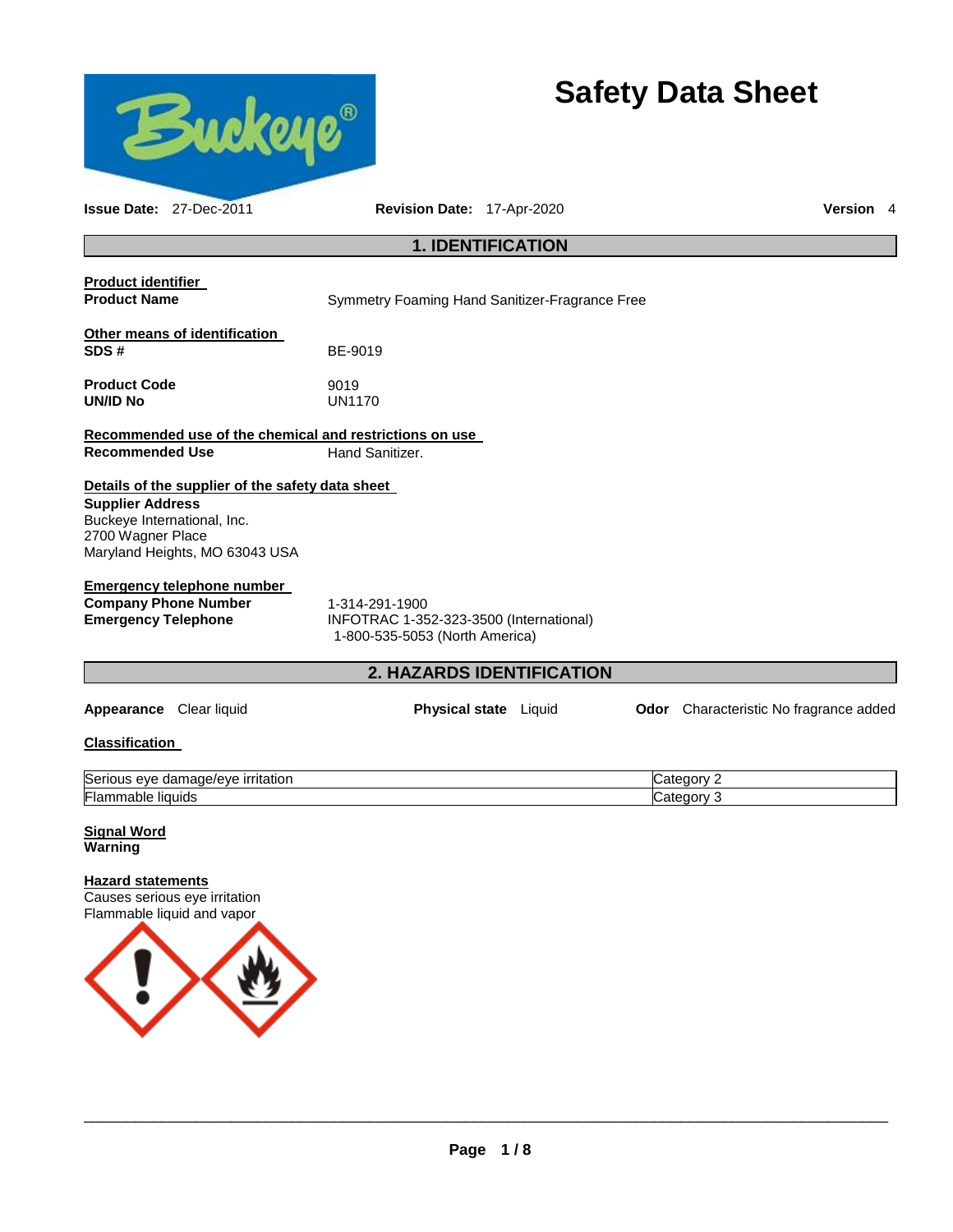## **Precautionary Statements - Prevention**

Wash face, hands and any exposed skin thoroughly after handling Wear protective gloves/eye protection/face protection Keep away from heat/sparks/open flames/hot surfaces. — No smoking Keep container tightly closed Ground/bond container and receiving equipment Use explosion-proof equipment Use only non-sparking tools Take precautionary measures against static discharge

# **Precautionary Statements - Response**

IF IN EYES: Rinse cautiously with water for several minutes. Remove contact lenses, if present and easy to do. Continue rinsing If eye irritation persists: Get medical advice/attention IF ON SKIN (or hair): Remove/Take off immediately all contaminated clothing. Rinse skin with water/shower IN CASE OF FIRE: Use dry sand, dry chemical or alcohol-resistant foam to extinguish

\_\_\_\_\_\_\_\_\_\_\_\_\_\_\_\_\_\_\_\_\_\_\_\_\_\_\_\_\_\_\_\_\_\_\_\_\_\_\_\_\_\_\_\_\_\_\_\_\_\_\_\_\_\_\_\_\_\_\_\_\_\_\_\_\_\_\_\_\_\_\_\_\_\_\_\_\_\_\_\_\_\_\_\_\_\_\_\_\_\_\_\_\_

## **Precautionary Statements - Storage**

Store in a well-ventilated place. Keep cool

## **Precautionary Statements - Disposal**

Dispose of contents/container to an approved waste disposal plant

#### **Other hazards**

Toxic to aquatic life with long lasting effects

# **3. COMPOSITION/INFORMATION ON INGREDIENTS**

| <b>Chemical name</b> | <b>CAS No</b> | Weight-% |
|----------------------|---------------|----------|
| Ethyl Alcohol        | 64-17-5       | 65.26    |
| Water                | 7732-18-5     | >30.74   |
| Polydimethylsiloxane | 63148-62-9    | ເວ       |

\*\*If Chemical Name/CAS No is "proprietary" and/or Weight-% is listed as a range, the specific chemical identity and/or percentage of composition has been withheld as a trade secret.\*\*

# **4. FIRST AID MEASURES**

## **Description of first aid measures**

| <b>Eye Contact</b>                                                         | Rinse immediately with plenty of water, also under the eyelids, for at least 15 minutes. Call<br>a physician if irritation persists.  |  |
|----------------------------------------------------------------------------|---------------------------------------------------------------------------------------------------------------------------------------|--|
| <b>Skin Contact</b>                                                        | If skin irritation occurs, rinse affected area with water.                                                                            |  |
| <b>Inhalation</b>                                                          | Remove to fresh air.                                                                                                                  |  |
| Ingestion                                                                  | Drink 2-3 large glasses of water. Do NOT induce vomiting. Call a physician. Never give<br>anything by mouth to an unconscious person. |  |
| Most important symptoms and effects, both acute and delayed                |                                                                                                                                       |  |
| <b>Symptoms</b>                                                            | Contact may cause irritation and redness.                                                                                             |  |
| Indication of any immediate medical attention and special treatment needed |                                                                                                                                       |  |

**Notes to Physician Treat symptomatically.**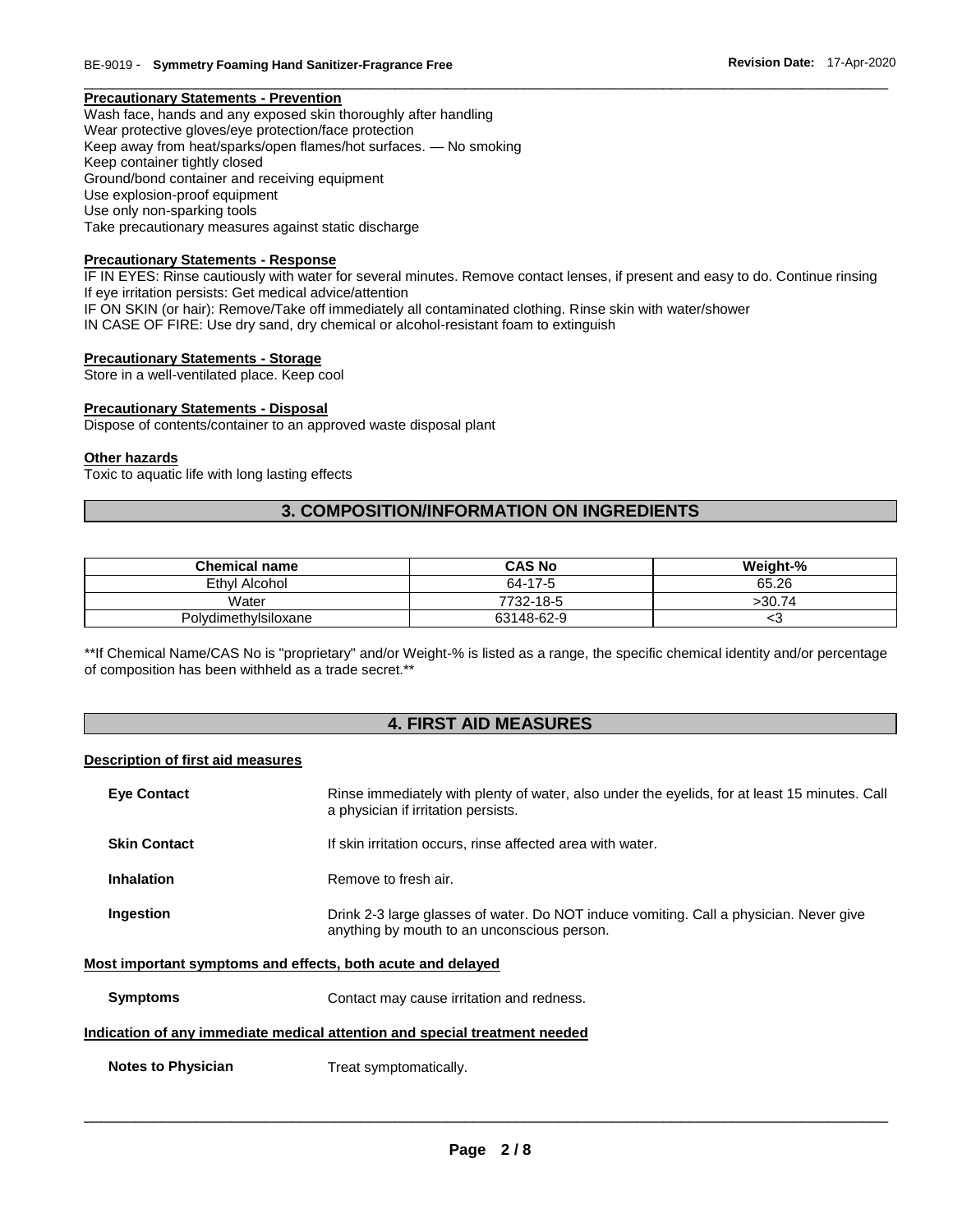# \_\_\_\_\_\_\_\_\_\_\_\_\_\_\_\_\_\_\_\_\_\_\_\_\_\_\_\_\_\_\_\_\_\_\_\_\_\_\_\_\_\_\_\_\_\_\_\_\_\_\_\_\_\_\_\_\_\_\_\_\_\_\_\_\_\_\_\_\_\_\_\_\_\_\_\_\_\_\_\_\_\_\_\_\_\_\_\_\_\_\_\_\_ **5. FIRE-FIGHTING MEASURES**

## **Suitable Extinguishing Media**

Use extinguishing measures that are appropriate to local circumstances and the surrounding environment.

**Unsuitable Extinguishing Media** Not determined.

# **Specific Hazards Arising from the Chemical**

Flammable due to alcohol content.

## **Protective equipment and precautions for firefighters**

As in any fire, wear self-contained breathing apparatus pressure-demand, MSHA/NIOSH (approved or equivalent) and full protective gear.

# **6. ACCIDENTAL RELEASE MEASURES**

## **Personal precautions, protective equipment and emergency procedures**

**Personal Precautions** Use personal protective equipment as required. Spills may be slippery.

**Environmental precautions** 

## **Methods and material for containment and cleaning up**

| Methods for Clean-Up | Pick up with mop, wet/dry vac, or absorbent material. Rinse area with clear water and allow |
|----------------------|---------------------------------------------------------------------------------------------|
|                      | floor to dry before allowing traffic.                                                       |

# **7. HANDLING AND STORAGE**

## **Precautions for safe handling**

**Advice on Safe Handling** Keep out of the reach of children. Keep away from heat/sparks/open flames/hot surfaces. — No smoking. Ground/bond container and receiving equipment. Use explosion proof equipment. Use only non-sparking tools. Take precautionary measures against static discharges. Wear protective gloves/eye protection/face protection. Wash face, hands and any exposed skin thoroughly after handling.

# **Conditions for safe storage, including any incompatibilities**

| <b>Storage Conditions</b> | Keep containers tightly closed in a dry, cool and well-ventilated place. Store away from<br>heat, sparks, flame. Keep container closed when not in use. Store at room temperature.<br>Protect from freezing. |
|---------------------------|--------------------------------------------------------------------------------------------------------------------------------------------------------------------------------------------------------------|
|                           |                                                                                                                                                                                                              |

**Incompatible Materials** Chlorine bleach.

# **8. EXPOSURE CONTROLS/PERSONAL PROTECTION**

# **Exposure Guidelines**

| <b>Chemical name</b> | <b>ACGIH TLV</b> | OSHA PEL                             | <b>NIOSH IDLH</b>  |
|----------------------|------------------|--------------------------------------|--------------------|
| Ethyl Alcohol        | STEL: 1000 ppm   | TWA: 1000 ppm                        | IDLH: 3300 ppm     |
| 64-17-5              |                  | TWA: 1900 mg/m $3$                   | TWA: 1000 ppm      |
|                      |                  | (vacated) TWA: 1000 ppm              | TWA: 1900 mg/m $3$ |
|                      |                  | (vacated) TWA: $1900 \text{ mg/m}^3$ |                    |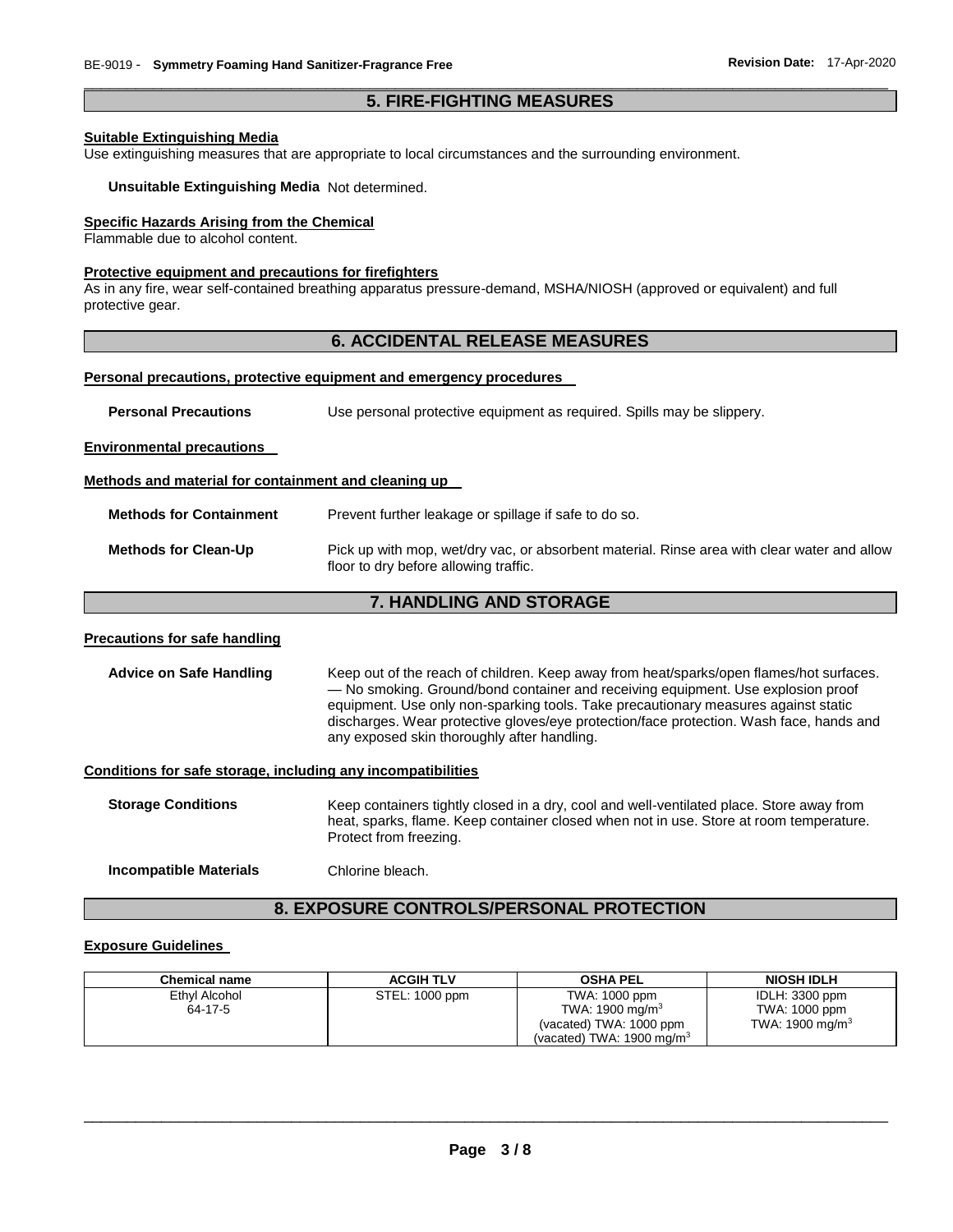# **Appropriate engineering controls**

**Engineering Controls Apply technical measures to comply with the occupational exposure limits.** 

\_\_\_\_\_\_\_\_\_\_\_\_\_\_\_\_\_\_\_\_\_\_\_\_\_\_\_\_\_\_\_\_\_\_\_\_\_\_\_\_\_\_\_\_\_\_\_\_\_\_\_\_\_\_\_\_\_\_\_\_\_\_\_\_\_\_\_\_\_\_\_\_\_\_\_\_\_\_\_\_\_\_\_\_\_\_\_\_\_\_\_\_\_

#### **Individual protection measures, such as personal protective equipment**

| <b>Eye/Face Protection</b>      | When using product, do not rub eyes.                           |
|---------------------------------|----------------------------------------------------------------|
| <b>Skin and Body Protection</b> | No protective equipment is needed under normal use conditions. |
| <b>Respiratory Protection</b>   | No protective equipment is needed under normal use conditions. |

**General Hygiene Considerations** Handle in accordance with good industrial hygiene and safety practice.

# **9. PHYSICAL AND CHEMICAL PROPERTIES**

## **Information on basic physical and chemical properties**

| <b>Physical state</b><br>Appearance                                  | Liquid<br>Clear liquid              | Odor                            | Characteristic No<br>fragrance added |
|----------------------------------------------------------------------|-------------------------------------|---------------------------------|--------------------------------------|
| Color                                                                | Not determined                      | <b>Odor Threshold</b>           | Not determined                       |
| <b>Property</b><br>рH                                                | <b>Values</b><br>Not available      | Remarks • Method                |                                      |
| Melting point / freezing point<br>Boiling point / boiling range      | Not determined<br>78 °C /<br>172 °F |                                 |                                      |
| <b>Flash point</b><br><b>Evaporation Rate</b>                        | 23 °C / 74 °F<br>>1.0               | CC (closed cup)<br>$(n-BuAc=1)$ |                                      |
| <b>Flammability (Solid, Gas)</b><br><b>Flammability Limit in Air</b> | n/a-liquid                          |                                 |                                      |
| Upper flammability or explosive<br>limits                            | Not available                       |                                 |                                      |
| Lower flammability or explosive<br>limits                            | Not available                       |                                 |                                      |
| <b>Vapor Pressure</b>                                                | Not determined                      |                                 |                                      |
| <b>Vapor Density</b><br><b>Relative Density</b>                      | Not determined<br>0.88              |                                 |                                      |
| <b>Water Solubility</b>                                              | <b>Mostly Soluble</b>               |                                 |                                      |
| Solubility in other solvents<br><b>Partition Coefficient</b>         | Not determined<br>Not determined    |                                 |                                      |
| <b>Autoignition temperature</b><br><b>Decomposition temperature</b>  | Not determined<br>Not determined    |                                 |                                      |
| <b>Kinematic viscosity</b>                                           | Not determined                      |                                 |                                      |
| <b>Dynamic Viscosity</b><br><b>Explosive Properties</b>              | Not determined<br>Not determined    |                                 |                                      |
| <b>Oxidizing Properties</b>                                          | Not determined                      |                                 |                                      |

# **10. STABILITY AND REACTIVITY**

## **Reactivity**

Not reactive under normal conditions.

## **Chemical stability**

Stable under recommended storage conditions.

### **Possibility of hazardous reactions**

None under normal processing.

**Hazardous Polymerization** Hazardous polymerization does not occur.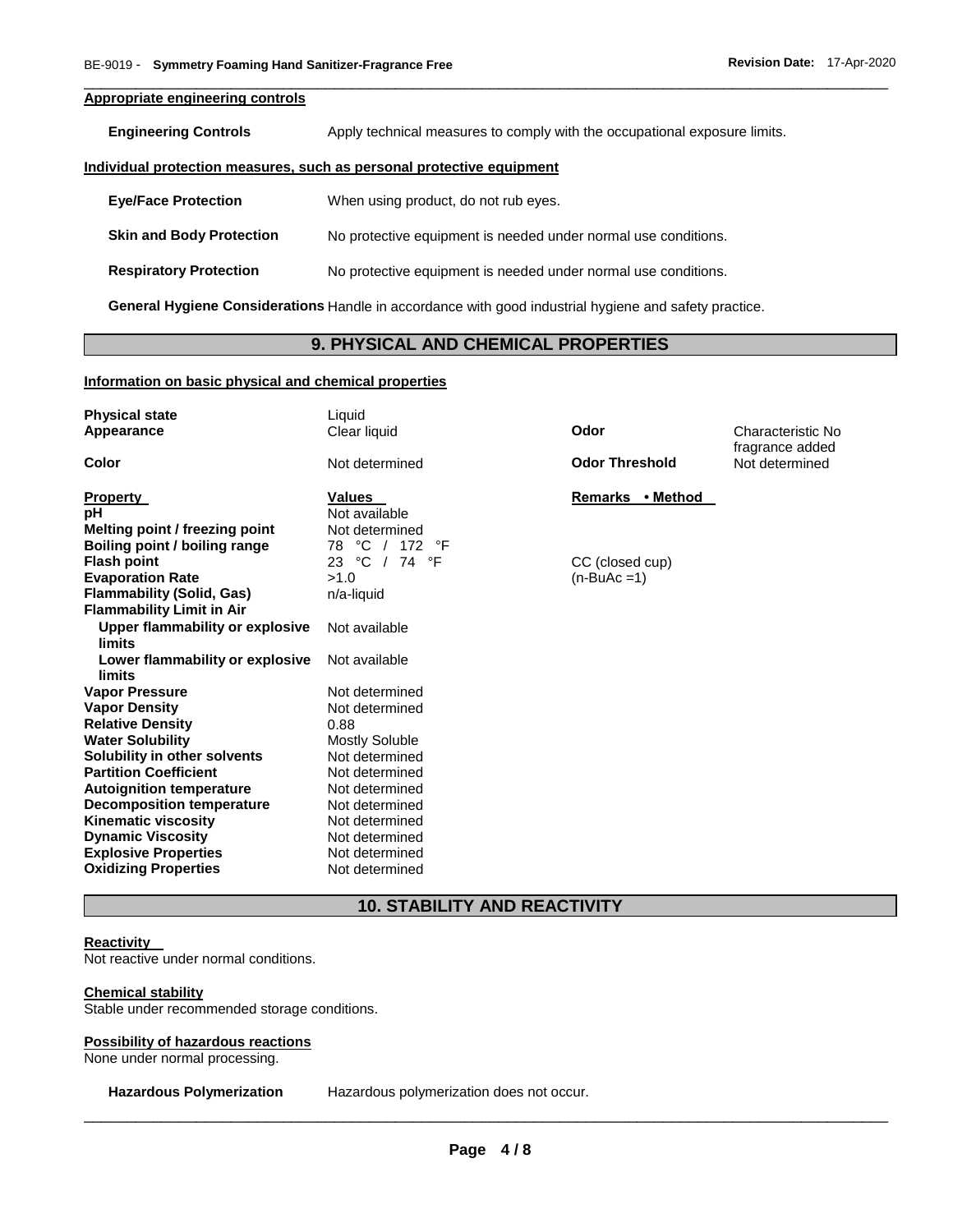# **Conditions to Avoid**

Heat, flames and sparks.

## **Incompatible materials**

Chlorine bleach.

## **Hazardous decomposition products**

None known based on information supplied.

# **11. TOXICOLOGICAL INFORMATION**

\_\_\_\_\_\_\_\_\_\_\_\_\_\_\_\_\_\_\_\_\_\_\_\_\_\_\_\_\_\_\_\_\_\_\_\_\_\_\_\_\_\_\_\_\_\_\_\_\_\_\_\_\_\_\_\_\_\_\_\_\_\_\_\_\_\_\_\_\_\_\_\_\_\_\_\_\_\_\_\_\_\_\_\_\_\_\_\_\_\_\_\_\_

# **Information on likely routes of exposure**

| <b>Product Information</b> | Product does not present an acute toxicity hazard based on known or supplied information              |
|----------------------------|-------------------------------------------------------------------------------------------------------|
| <b>Eye Contact</b>         | Causes serious eye irritation.                                                                        |
| <b>Skin Contact</b>        | Not expected to be a skin irritant during prescribed use.                                             |
| <b>Inhalation</b>          | Under normal conditions of intended use, this material is not expected to be an inhalation<br>hazard. |
| Ingestion                  | Do not ingest.                                                                                        |

## **Component Information**

| <b>Chemical name</b>               | Oral LD50                              | Dermal LD50        | <b>Inhalation LC50</b>      |
|------------------------------------|----------------------------------------|--------------------|-----------------------------|
| Ethyl Alcohol<br>64-17-5           | (Rat)<br>= 7060 mg/kg                  |                    | $(Rat)$ 4 h<br>= 124.7 ma/L |
| Polydimethylsiloxane<br>63148-62-9 | (Rat) > 17 g/kg<br>Rat)<br>l > 24 g/kg | Rabbit<br>> 2 g/kg |                             |

#### **Symptoms related to the physical, chemical and toxicological characteristics**

**Symptoms** Please see section 4 of this SDS for symptoms.

## **Delayed and immediate effects as well as chronic effects from short and long-term exposure**

**Carcinogenicity** Ethanol has been shown to be carcinogenic in long-term studies only when consumed as an alcoholic beverage.

| <b>Chemical name</b> | <b>ACGIH</b> | <b>IARC</b> | <b>NTP</b><br>. | <b>OSHA</b> |
|----------------------|--------------|-------------|-----------------|-------------|
| Ethyl<br>Alcohol     | יר           | Group       | Known           |             |
| 64-17-5              |              |             |                 |             |

#### **Legend**

*ACGIH (American Conference of Governmental Industrial Hygienists) A3 - Animal Carcinogen IARC (International Agency for Research on Cancer) Group 1 - Carcinogenic to Humans NTP (National Toxicology Program) Known - Known Carcinogen OSHA (Occupational Safety and Health Administration of the US Department of Labor) X - Present* 

### **Numerical measures of toxicity**

## **The following values are calculated based on chapter 3.1 of the GHS document** . **Oral LD50** 10,616.00 mg/kg

**ATEmix (inhalation-dust/mist)** 191.10 mg/L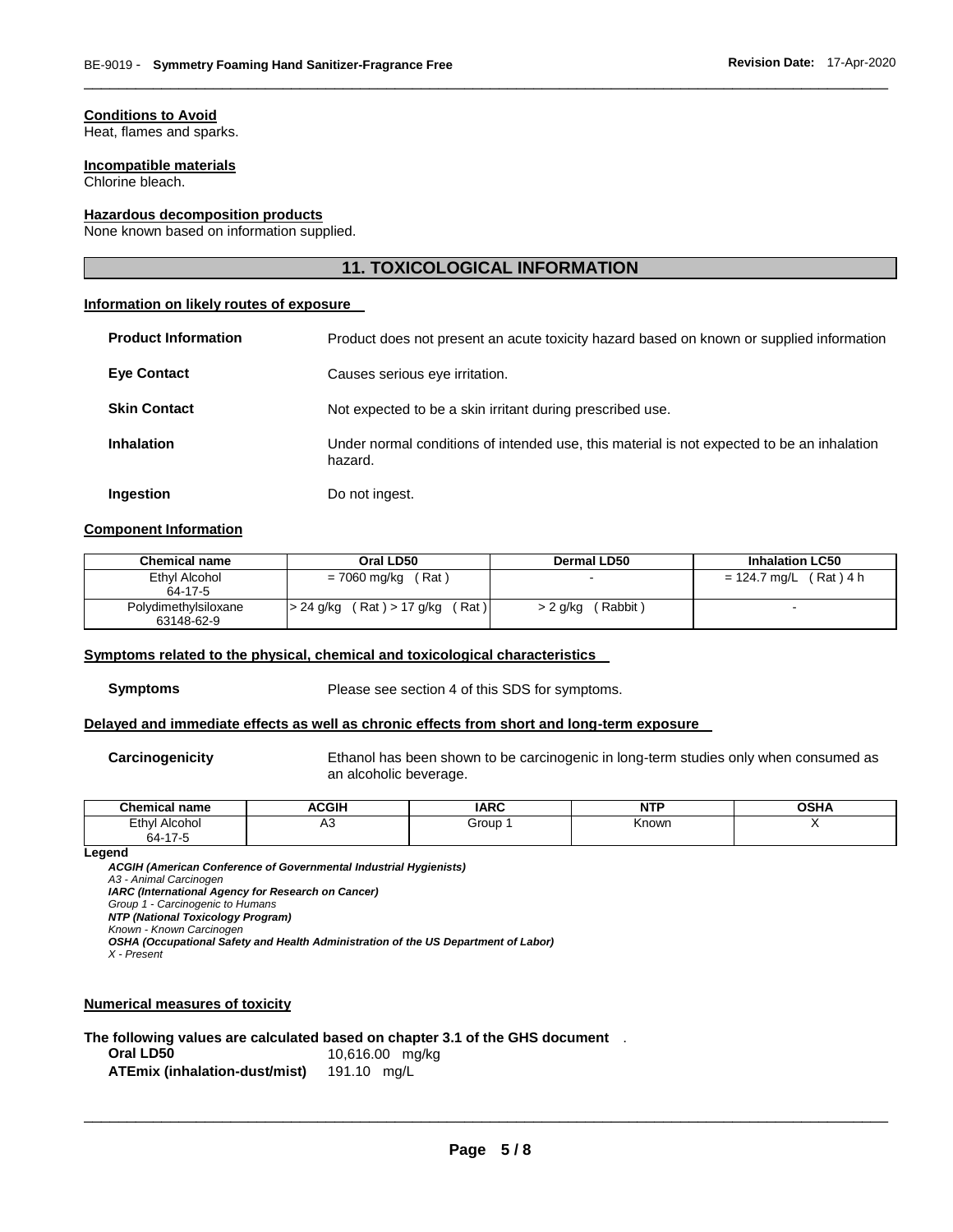# \_\_\_\_\_\_\_\_\_\_\_\_\_\_\_\_\_\_\_\_\_\_\_\_\_\_\_\_\_\_\_\_\_\_\_\_\_\_\_\_\_\_\_\_\_\_\_\_\_\_\_\_\_\_\_\_\_\_\_\_\_\_\_\_\_\_\_\_\_\_\_\_\_\_\_\_\_\_\_\_\_\_\_\_\_\_\_\_\_\_\_\_\_ **12. ECOLOGICAL INFORMATION**

# **Ecotoxicity**

Toxic to aquatic life with long lasting effects.

| <b>Chemical name</b> | Algae/aguatic plants | Fish                              | <b>Crustacea</b>                |
|----------------------|----------------------|-----------------------------------|---------------------------------|
| Ethyl Alcohol        |                      | 13400 - 15100: 96 h Pimephales    | 10800: 24 h Daphnia magna mg/L  |
| 64-17-5              |                      | promelas mg/L LC50 flow-through   | EC50 2: 48 h Daphnia magna mg/L |
|                      |                      | 12.0 - 16.0: 96 h Oncorhynchus    | EC50 Static 9268 - 14221: 48 h  |
|                      |                      | mykiss mL/L LC50 static 100: 96 h | Daphnia magna mg/L LC50         |
|                      |                      | Pimephales promelas mg/L LC50     |                                 |
|                      |                      | static                            |                                 |

# **Persistence/Degradability**

Not determined.

## **Bioaccumulation**

There is no data for this product.

# **Mobility**

| <b>Chemical name</b>     | coefficient<br><b>Partition</b> |
|--------------------------|---------------------------------|
| Ethyl<br>Alcohol         | $-0.32$                         |
| $\sim$ 47 $\sim$<br>64-′ |                                 |

# **Other Adverse Effects**

Not determined

# **13. DISPOSAL CONSIDERATIONS**

## **Waste Treatment Methods**

| <b>Disposal of Wastes</b>     | Disposal should be in accordance with applicable regional, national and local laws and<br>regulations. |
|-------------------------------|--------------------------------------------------------------------------------------------------------|
| <b>Contaminated Packaging</b> | Disposal should be in accordance with applicable regional, national and local laws and<br>regulations. |

# **California Hazardous Waste Status**

| Chemical L<br>name | California<br>a Hazardous Waste Status |
|--------------------|----------------------------------------|
| Ethyl<br>Alcohol   | Toxic                                  |
| 64-17-5            | lanitable                              |

# **14. TRANSPORT INFORMATION**

**Note Please see current shipping paper for most up to date shipping information, including** exemptions and special circumstances.

| UN/ID No                    | UN1170           |
|-----------------------------|------------------|
| <b>Proper Shipping Name</b> | Ethanol solution |
| <b>Hazard class</b>         | З                |
| <b>Packing Group</b>        | Ш                |
|                             |                  |

# **IATA**

| UN number                   | UN1170           |
|-----------------------------|------------------|
| <b>Proper Shipping Name</b> | Ethanol solution |
| Transport hazard class(es)  | 3                |
| <b>Packing Group</b>        | Ш                |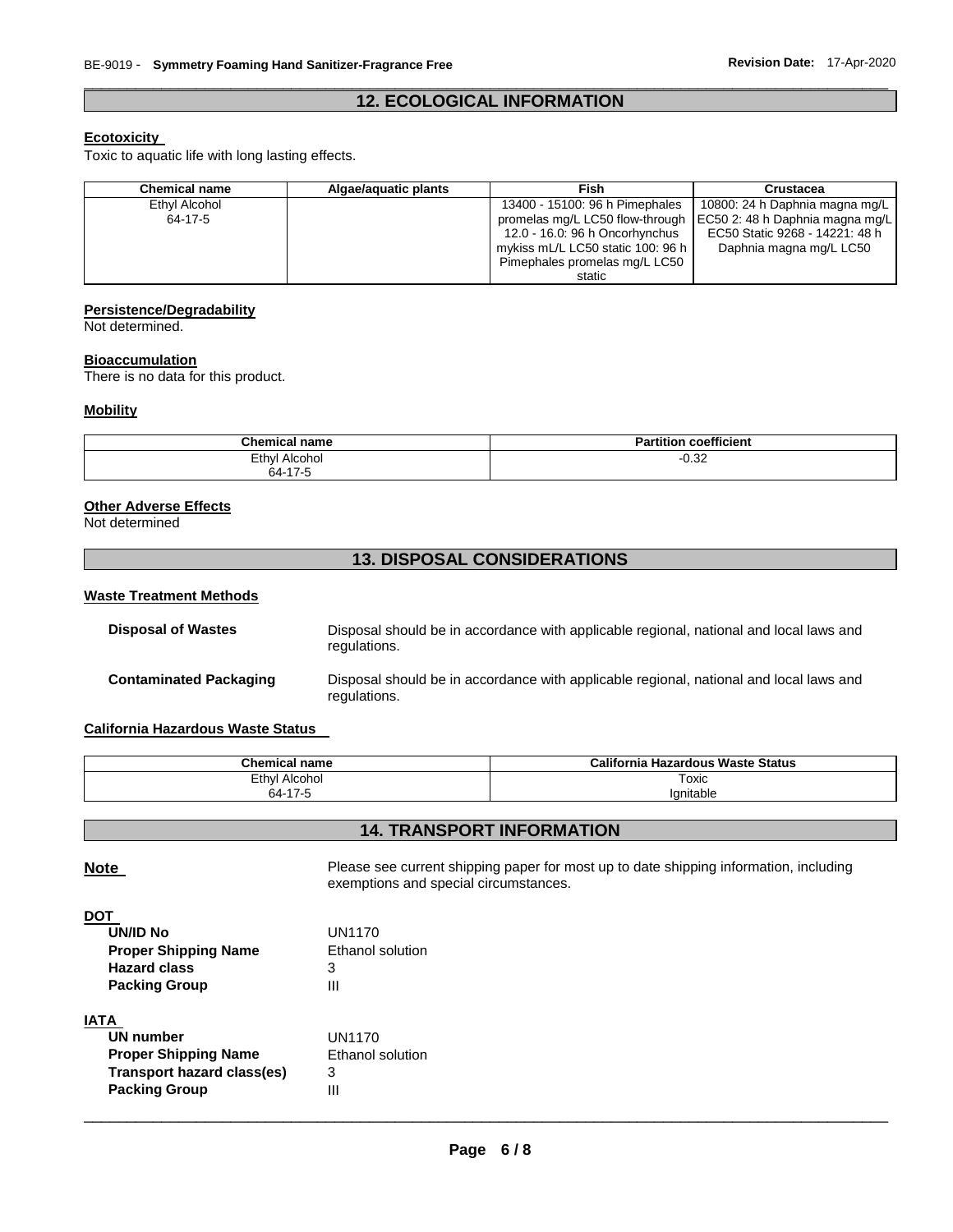## **IMDG**

| UN number                   | UN1170                  |
|-----------------------------|-------------------------|
| <b>Proper Shipping Name</b> | <b>Ethanol solution</b> |
| Transport hazard class(es)  | 3                       |
| <b>Packing Group</b>        | Ш                       |

# **15. REGULATORY INFORMATION**

\_\_\_\_\_\_\_\_\_\_\_\_\_\_\_\_\_\_\_\_\_\_\_\_\_\_\_\_\_\_\_\_\_\_\_\_\_\_\_\_\_\_\_\_\_\_\_\_\_\_\_\_\_\_\_\_\_\_\_\_\_\_\_\_\_\_\_\_\_\_\_\_\_\_\_\_\_\_\_\_\_\_\_\_\_\_\_\_\_\_\_\_\_

## **International Inventories**

| <b>Chemical name</b> | <b>TSCA TSCA Inventory DSL/NDSL EINECS/ELI</b><br><b>Status</b> | <b>NCS</b> | <b>ENCS</b> | <b>IECSC</b> | <b>KECL</b> | <b>PICCS</b> | <b>AICS</b> |
|----------------------|-----------------------------------------------------------------|------------|-------------|--------------|-------------|--------------|-------------|
| Ethyl Alcohol        | <b>ACTIVE</b>                                                   |            |             |              |             |              |             |
| Water                | <b>ACTIVE</b>                                                   |            |             |              |             |              |             |
| Polydimethylsiloxane | <b>ACTIVE</b>                                                   |            |             |              |             |              |             |

#### **Legend:**

*TSCA - United States Toxic Substances Control Act Section 8(b) Inventory* 

*DSL/NDSL - Canadian Domestic Substances List/Non-Domestic Substances List* 

*EINECS/ELINCS - European Inventory of Existing Chemical Substances/European List of Notified Chemical Substances* 

*ENCS - Japan Existing and New Chemical Substances* 

*IECSC - China Inventory of Existing Chemical Substances* 

*KECL - Korean Existing and Evaluated Chemical Substances* 

*PICCS - Philippines Inventory of Chemicals and Chemical Substances* 

*AICS - Australian Inventory of Chemical Substances* 

# **US Federal Regulations**

# **CERCLA**

This material, as supplied, does not contain any substances regulated as hazardous substances under the Comprehensive Environmental Response Compensation and Liability Act (CERCLA) (40 CFR 302) or the Superfund Amendments and Reauthorization Act (SARA) (40 CFR 355).

# **SARA 313**

Section 313 of Title III of the Superfund Amendments and Reauthorization Act of 1986 (SARA). This product does not contain any chemicals which are subject to the reporting requirements of the Act and Title 40 of the Code of Federal Regulations, Part 372

# **CWA (Clean Water Act)**

This product does not contain any substances regulated as pollutants pursuant to the Clean Water Act (40 CFR 122.21 and 40 CFR 122.42)

## **US State Regulations**

## **California Proposition 65**

This product contains the following Proposition 65 chemicals.

| <b>Chemical name</b>    | <b>California Proposition 65</b> |  |
|-------------------------|----------------------------------|--|
| Ethyl Alcohol - 64-17-5 | Carcinogen                       |  |
|                         | Developmental                    |  |

## **U.S. State Right-to-Know Regulations**

| :hemical<br>name            | <b>New</b><br>. Jersev | ssachusetts<br>IVI CI: | Pennsvlvania |
|-----------------------------|------------------------|------------------------|--------------|
| Ethyl<br>Alcohol            |                        |                        |              |
| $\rightarrow$<br>n4-<br>. . |                        |                        |              |